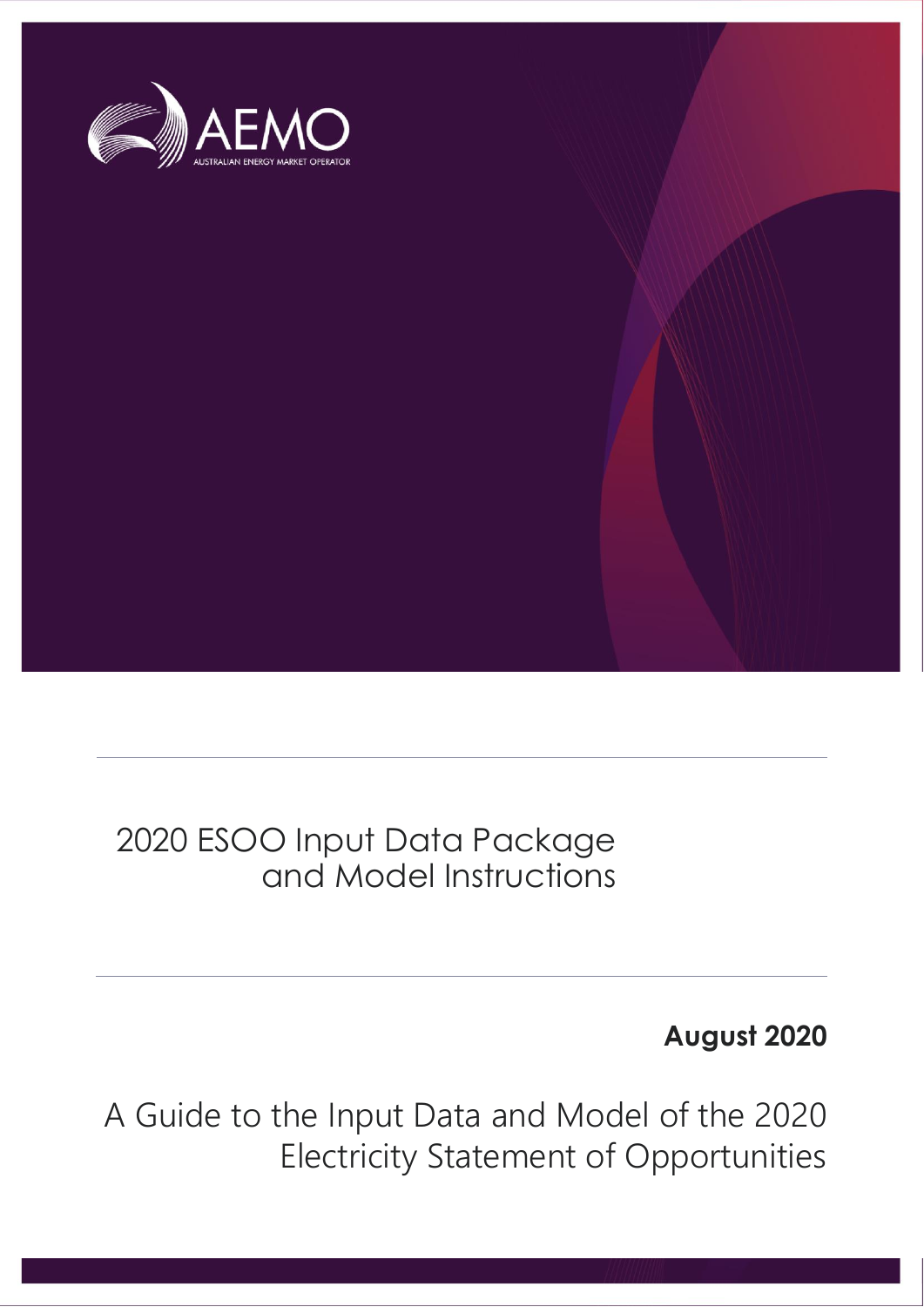# **Important notice**

### **PURPOSE**

AEMO has prepared this document to assist stakeholders in interpreting and using the input data produced for the purpose of modelling the National Electricity Market (NEM) using the assumptions and approach applied in the 2020 Electricity Statement of Opportunities (ESOO).

#### **DISCLAIMER**

This document or the information in it may be subsequently updated or amended. This document does not constitute legal or business advice, and should not be relied on as a substitute for obtaining detailed advice about the National Electricity Rules or any other applicable laws, procedures or policies. AEMO has made every effort to ensure the quality of the information in this document but cannot guarantee its accuracy or completeness.

Accordingly, to the maximum extent permitted by law, AEMO and its officers, employees and consultants involved in the preparation of this document:

- 1. make no representation or warranty, express or implied, as to the currency, accuracy, reliability or completeness of the information in this document; and
- 2. are not liable (whether by reason of negligence or otherwise) for any statements or representations in this document, or any omissions from it, or for any use or reliance on the information in it.

| Version | Release date | Changes                                                  |
|---------|--------------|----------------------------------------------------------|
| #1      | 27/08/2020   | Release for 2020 ESOO                                    |
| #2      | 01/06/2021   | Update to clarify available scenarios and sensitivities. |

#### **VERSION CONTROL**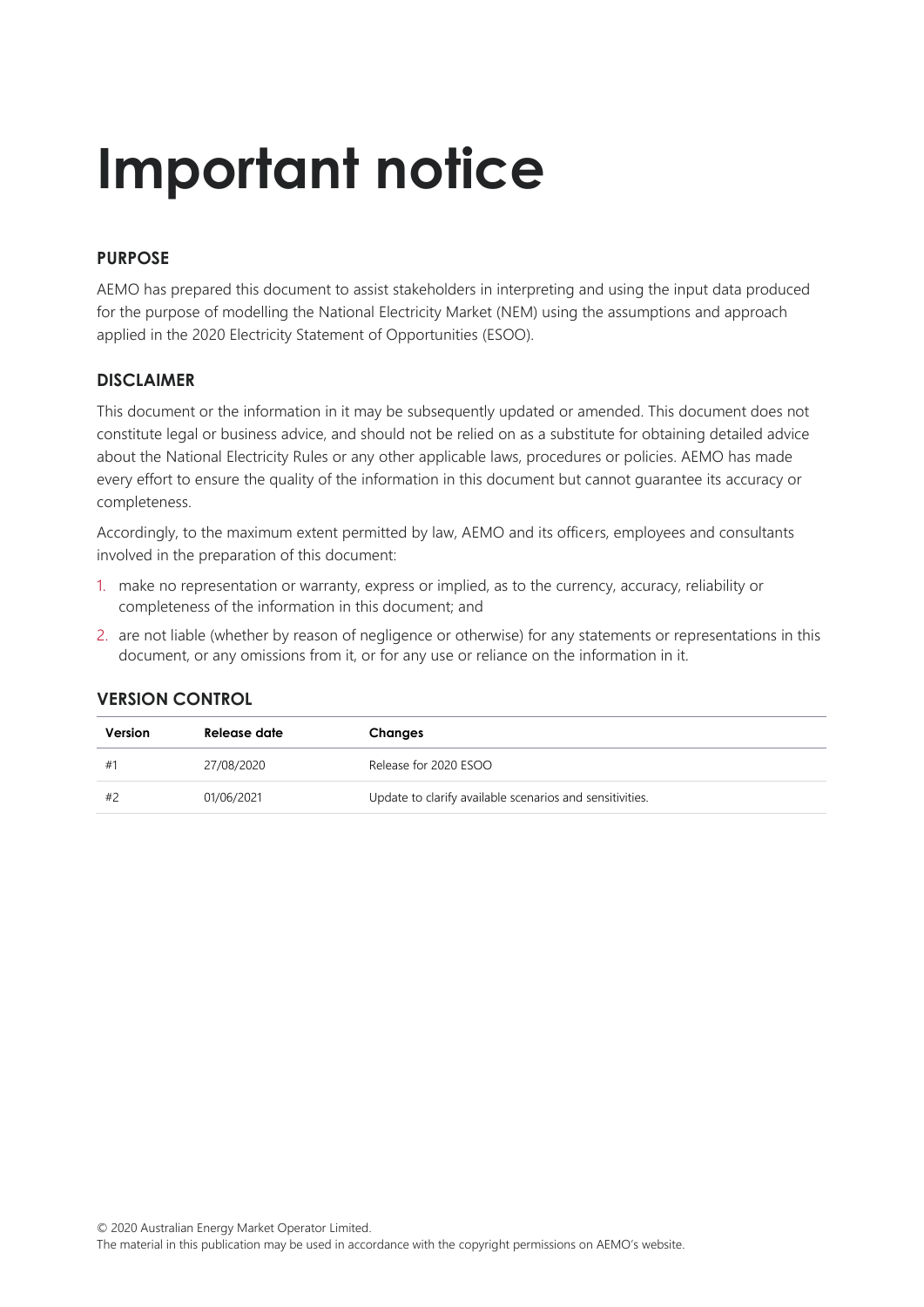# **1. Configuring the 2020 NEM ESOO Model**

### 1.1 Running the Central Scenario

This chapter contains the steps needed to set up the 2020 ESOO PLEXOS market model, including configuration of the input data package used in the simulation model. The step by step guide is documented below.

1. Download the zip files from AEMO's 2020 Electricity Statement of Opportunities webpage. The list of zip files is summarised in [Table 1.](#page-2-0)

| <b>No</b>               | <b>File</b>          | <b>Description</b>                                                                                                              | Where to put the<br><b>files</b>             |
|-------------------------|----------------------|---------------------------------------------------------------------------------------------------------------------------------|----------------------------------------------|
| 1                       | 2020 ESOO Model.zip  | Contains model files, constraint<br>equation workbook and associated<br>parameter files.                                        | Place in the root<br>folder                  |
| $\overline{2}$          | 2020 Solar.zip       | Contains half-hourly generation traces<br>for solar.                                                                            | Place into the<br>'\Traces\Solar'<br>folder  |
| $\overline{\mathbf{3}}$ | 2020 Wind.zip        | Contains half-hourly generation traces<br>for wind.                                                                             | Place into the<br>'\Traces\Wind'<br>folder   |
| 4                       | 2020 Rating.zip      | Contains half-hourly line ratings for<br>Victorian transmission lines.                                                          | Place into the<br>'\Traces\Rating'<br>folder |
| 5                       | 2020 PV_TOT.zip      | Contains half-hourly regional<br>generation traces for embedded PV,<br>including rooftop PV and PVNSG.                          | Place into the<br>'\Traces\Demand'<br>folder |
| $\boldsymbol{6}$        | 2020 OPSO_PVLITE.zip | Contains half-hourly regional demand<br>traces for operational demand<br>(demand before the impact of rooftop<br>PV and PVNSG). | Place into the<br>'\Traces\Demand'<br>folder |
| 7                       | 2020 OPSO.zip        | Contains half-hourly regional demand<br>traces for operational demand<br>(demand after the impact of rooftop<br>PV and PVNSG).  | Place into the<br>'\Traces\Demand'<br>folder |

#### <span id="page-2-0"></span>**Table 1 Zip files from AEMO's 2020 ESOO webpage**

2. Unzip the file *2020 ESOO Model.zip.* This will generate the 2020 ESOO Model folder structure. The contents of the 2020 ESOO Model folders are illustrated in [Figure 1.](#page-3-0)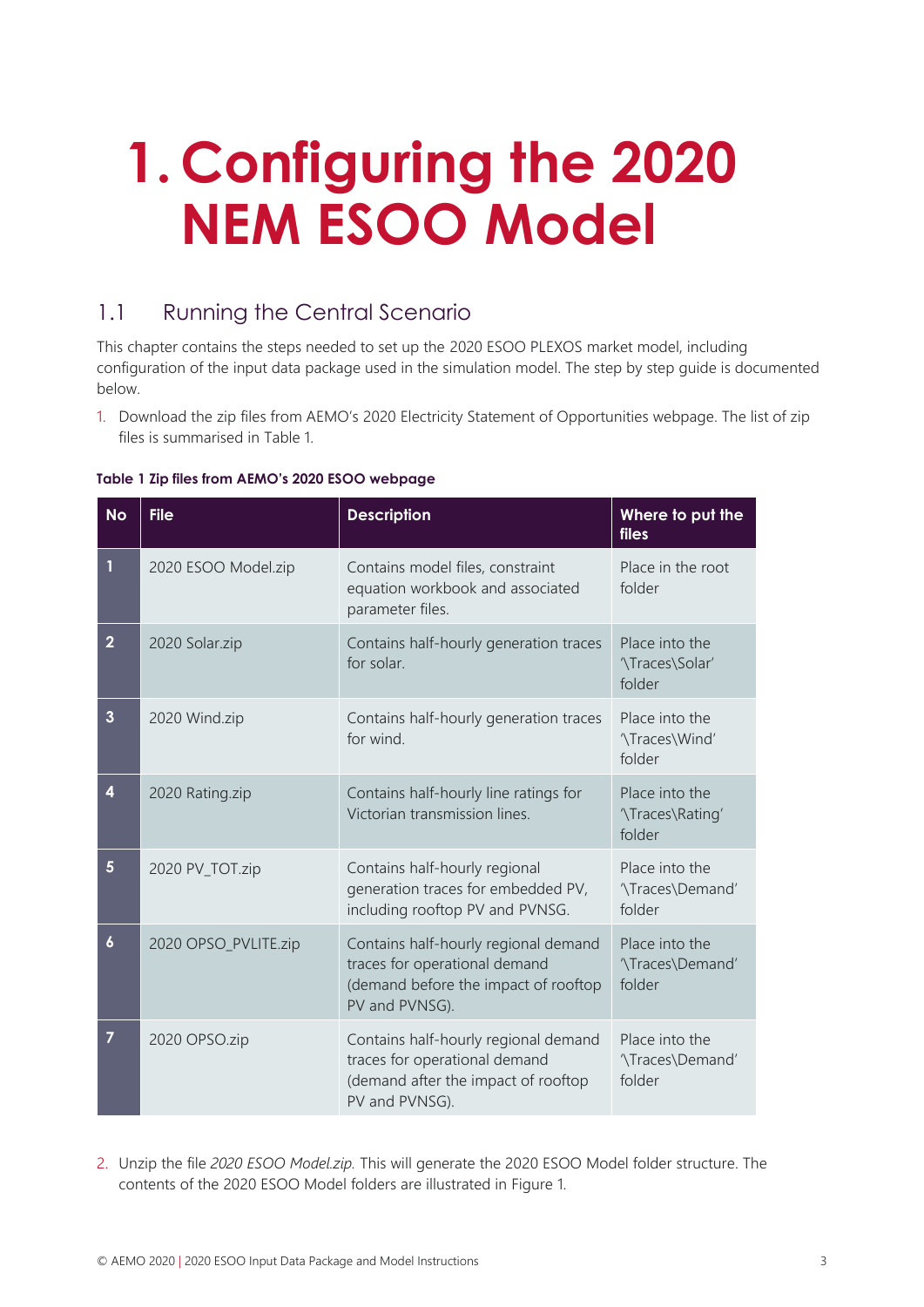#### <span id="page-3-0"></span>**Figure 1 Contents of the 2020 ESOO Model file**

| AEMO Constraints      | 31/05/2021 10:40 AM | File folder         |           |
|-----------------------|---------------------|---------------------|-----------|
| <b>NEMConstraints</b> | 31/05/2021 10:30 AM | File folder         |           |
| <b>Traces</b>         | 31/05/2021 9:14 AM  | File folder         |           |
| 2020 ESOO Model.xml   | 17/05/2021 6:49 PM  | <b>XML Document</b> | 25,107 KB |
| NTNDP.xml             | 17/05/2021 6:49 PM  | <b>XML Document</b> | 3 KB      |

- 3. Open the *Traces* folder.
- 4. Extract the other six zip files into their respective sub-folders as outlined in Table 1.
- 5. The 2020 ESOO modelling has been performed under three core scenarios. These scenarios contain varying outlooks for future supply and demand. The three core base scenarios are Central, Step change and Slow change. Only the Central scenario is set up in the *2020 ESOO Model.xml*, but these instructions explain how to configure the alternative scenarios.
- 6. The model will run with the 'Outages Average All' scenario, where the rates are averaged for each respective technology type. Details of this scenario and alternate outage rate scenarios are in section 1.2.

### 1.2 Running alternative outage rate scenarios

For the 2020 ESOO, generator forced outage rates have been modelled with four different sets similar to the 2019 ESOO but with the addition of the forward looking rates for coal-fired plants and CCGTs. A detailed explanation can be found in section 2.2.1 of the ESOO and Reliability Forecast Methodology Document 2020. Outages rates have been calculated and applied at the station level for the 2020 ESOO results, however, to ensure this information is kept confidential, in the published ESOO model the rates have been aggregated based on the following technology types:

- Brown Coal
- Black Coal New South Whales
- Black Coal Queensland
- CCGT
- OCGT (units over 150 MW)
- Steam turbine
- Hydro
- Small peaking plant (OCGT less than 150 MW).

A description of each outage set is in [Table 2.](#page-3-1)

#### <span id="page-3-1"></span>**Table 2 Outage Rate Scenario Descriptions**

| <b>Scenario Name</b>         | <b>Description</b>                                                                                                                             |
|------------------------------|------------------------------------------------------------------------------------------------------------------------------------------------|
| <b>Outages Average All</b>   | This represents the average outage rate for each<br>respective technology type (as described above),<br>aggregated across the four sets below. |
| <b>Outages Average Set 1</b> | This represents the average outage rate for each<br>respective technology type based on the historical year<br>$2016 - 17$ .                   |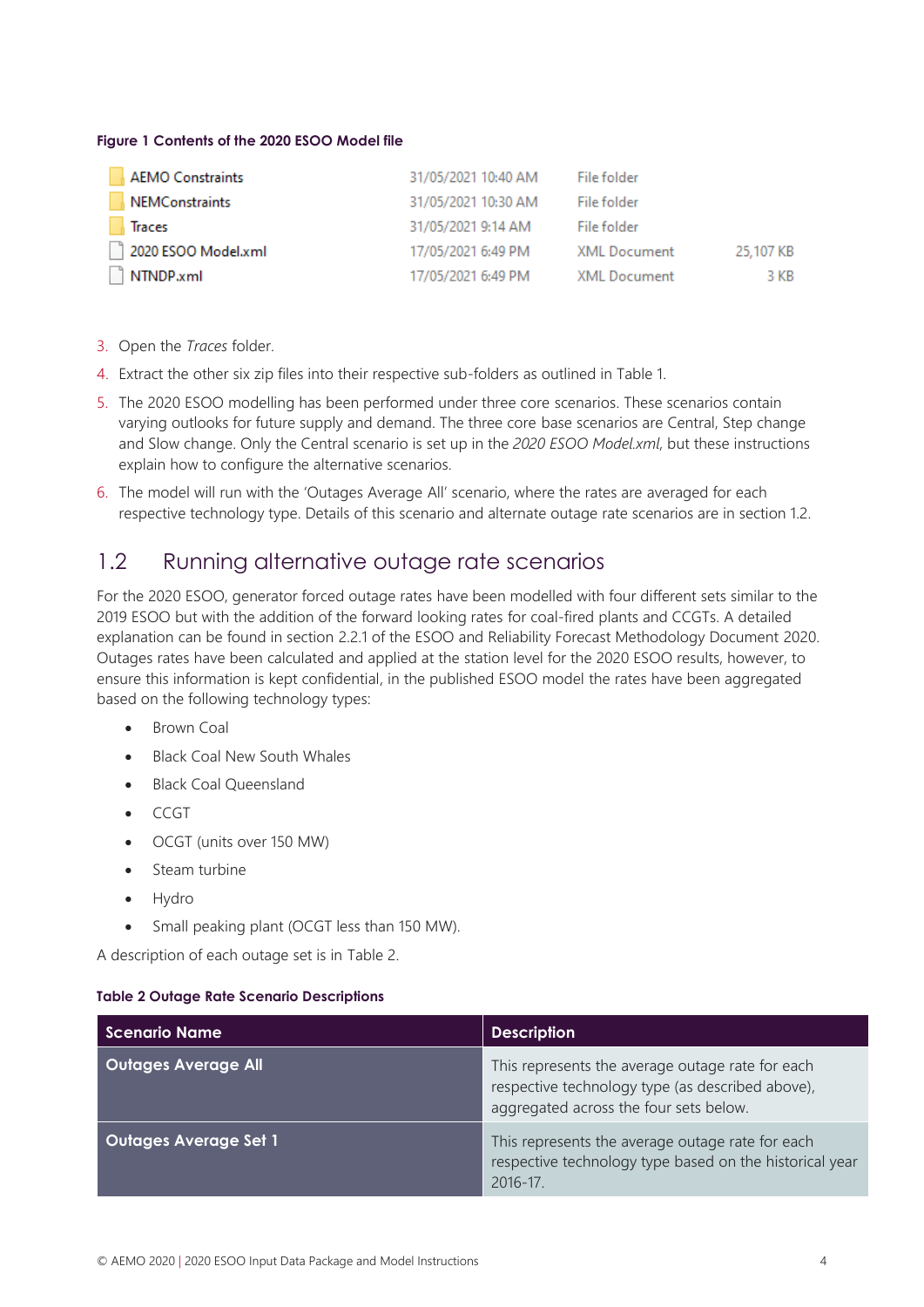| <b>Scenario Name</b>         | <b>Description</b>                                                                                                         |
|------------------------------|----------------------------------------------------------------------------------------------------------------------------|
| <b>Outages Average Set 2</b> | This represents the average outage rate for each<br>respective technology type based on the historical year<br>2017-18.    |
| <b>Outages Average Set 3</b> | This represents the average outage rate for each<br>respective technology type based on the historical year<br>2018-19     |
| <b>Outages Average Set 4</b> | This represents the average outage rate for each<br>respective technology type based on the historical year<br>$2019 - 20$ |

For the 2020 ESOO results presented in the report, the simulation used the four different sets at the confidential station level with 25 stochastic iterations for each set, two POEs (10 and 50) and ten reference years (2010-11 to 2019-20). This resulted in 2,000 simulation outcomes.

The published PLEXOS model is set up to run the Central scenario with the "Outages Average All" configured with 100 stochastic iterations or with the four non-confidential sets with 25 stochastic iterations each. If you select any of the models, you will see which Forced Outage Rates scenario is attached. The first group of models are the ones configured with the average rate (i.e.: *Outages Average All*), as shown in [Figure 2.](#page-4-0)

<span id="page-4-0"></span>



Should you prefer to run the model with the outage rate for each historical year, the models with the per outage set basis are already configured below the Average All models. [Figure 3](#page-5-0) below shows the Set 1 models. These models have the Stochastic sample count set to 25.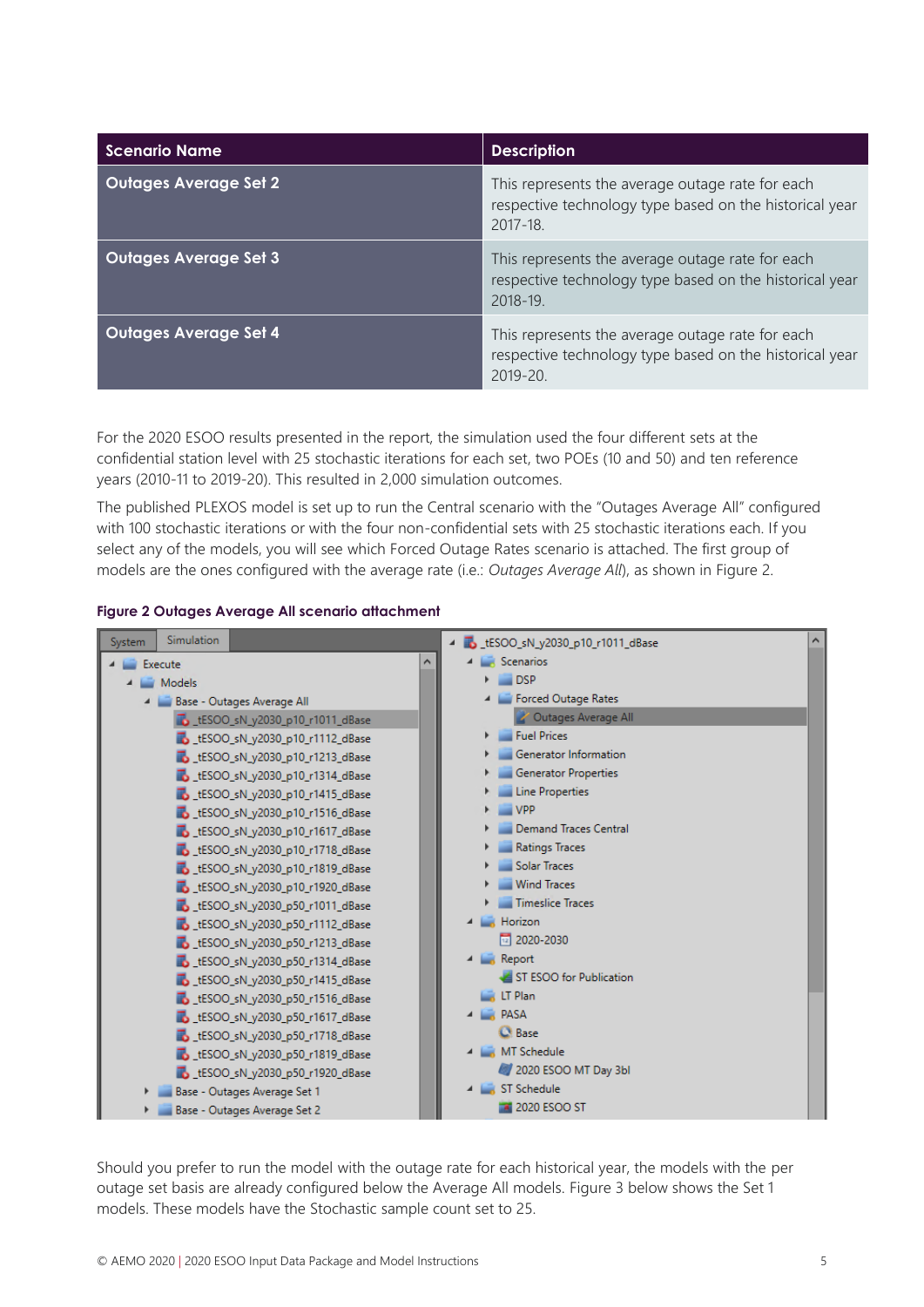#### <span id="page-5-0"></span>**Figure 3 Attaching outage set 1**



### 1.3 Running alternative scenarios

#### 1.3.1 Running step change and slow change scenarios

To run the Step and Slow change scenarios follow these steps (using the Step change scenario as an example).

- 1. Rename the model changing the N in "\_tESOO\_sN\_y2030\_p10\_r1011\_dBase" to StC. I.e: "\_tESOO\_sStC\_y2030\_p10\_r1011\_dBase"
- 2. Remove the current 'Demand' scenario in the 'Demand Traces Central' folder.
- 3. Add the relevant 'Demand Traces Step Change' scenario to their respective reference year model.
- 4. Remove the current 'VPP Central' scenario in the 'VPP' folder.
- 5. Add the VPP scenario 'VPP Step Change' to each of your models.
- 6. [Figure 4](#page-6-0) has an example of this setup for Step change for one reference year and POE scenario.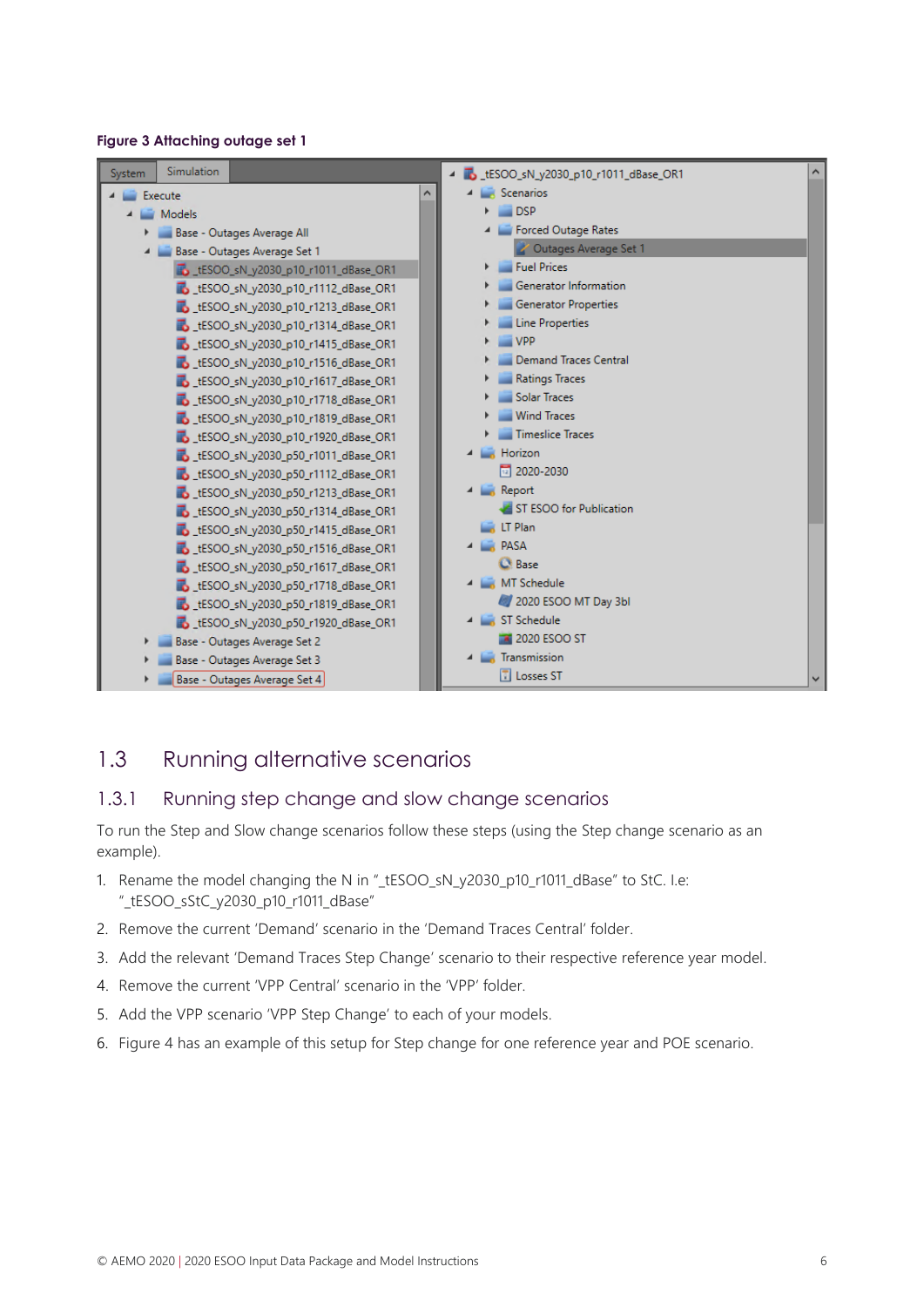#### <span id="page-6-0"></span>**Figure 4 Step change set up**

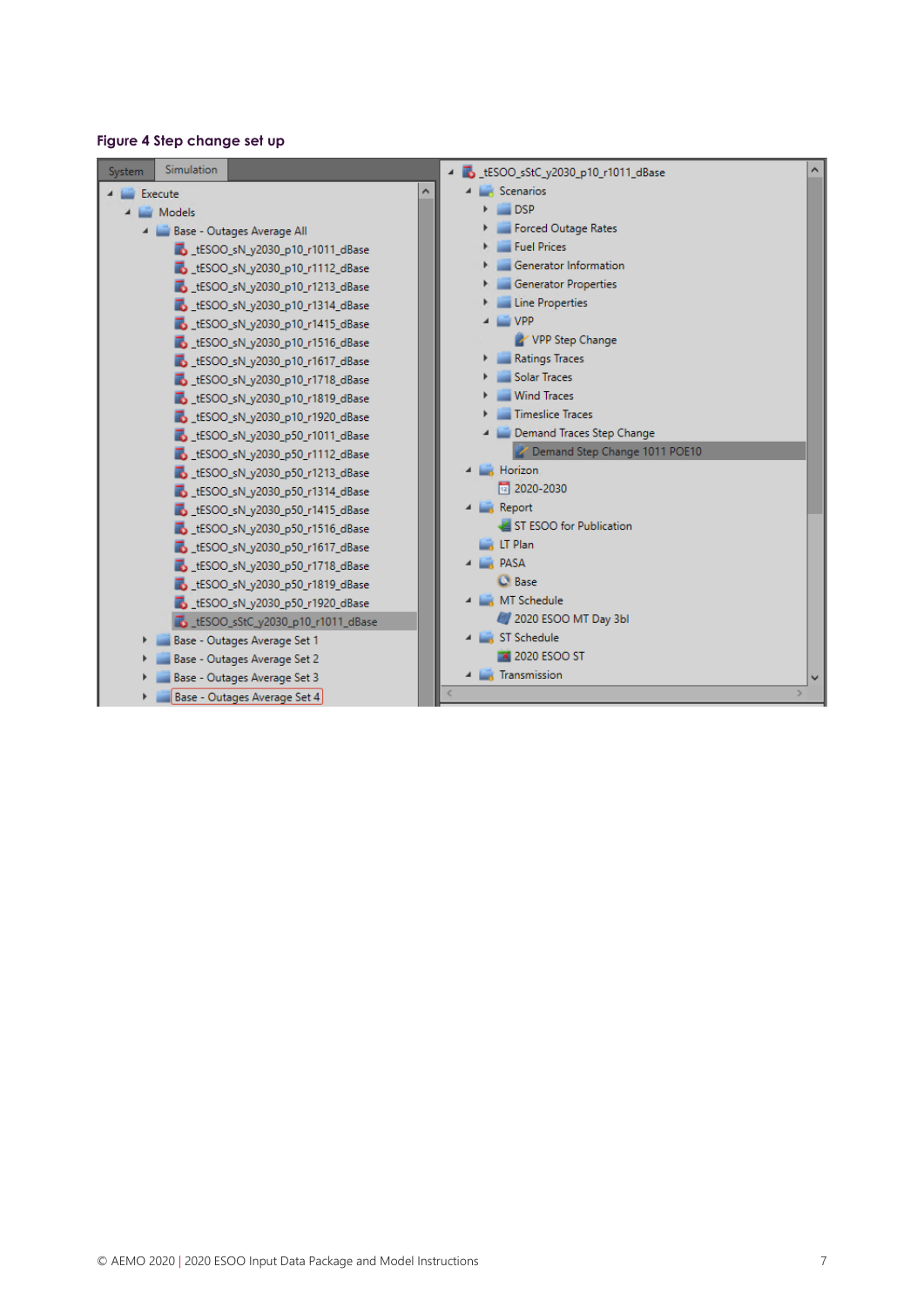# **2. 2020 NEM ESOO Model Naming Convention**

A set of naming conventions is developed in the 2020 NEM ESOO to shorten the model names in order to comply with the maximum number of characters allowed in naming models in PLEXOS. [Table 3](#page-7-0) describes the model naming convention used in the 2020 NEM ESOO. The job sets populated in this model reflect this naming convention.

For example, the job set "\_tESOO\_sN\_y2030\_p10\_r1718\_dBase" represents the following assumptions:

- Central demand scenario.
- A model horizon between 01 July 2020 and 30 June 30.
- The POE10 peak demand forecast
- The 2017-18 reference year.
- The ESOO BAU scenario that assumed only existing and committed projects.

<span id="page-7-0"></span>

|  |  |  |  |  | Table 3 ESOO 2020 naming convention |
|--|--|--|--|--|-------------------------------------|
|--|--|--|--|--|-------------------------------------|

| <b>Descriptor</b>                   | Prefix                     | <b>Options</b>                | <b>Description</b>                                                                                                                                                                                                        |
|-------------------------------------|----------------------------|-------------------------------|---------------------------------------------------------------------------------------------------------------------------------------------------------------------------------------------------------------------------|
| Project                             | $\_t$                      | <b>ESOO</b>                   | 2020 NEM ESOO                                                                                                                                                                                                             |
| <b>Scenario</b>                     | $\overline{\phantom{0}}^S$ | N<br><b>StC</b><br><b>SIC</b> | $N =$ Central, neutral<br>economic conditions<br>and pace of change.<br>Stc= Step change,<br>strong economic<br>conditions and pace of<br>change.<br>SIC= Slow change, slow<br>economic conditions<br>and pace of change. |
| <b>Financial Year</b>               | $\overline{y}$             | 2030                          | Financial year range<br>modelled<br>e.g. 2020-21 to 2029-30                                                                                                                                                               |
| <b>Probability of</b><br>exceedance | $-p$                       | 10, 50                        | POE demand trace used                                                                                                                                                                                                     |
| Reference Year                      | $\mathbf{r}$               | 1011 to 1920                  | Reference year traces<br>used                                                                                                                                                                                             |
| <b>Sensitivity</b>                  | $-d$                       | <b>Base</b>                   | Base = Core ESOO<br>assumptions                                                                                                                                                                                           |